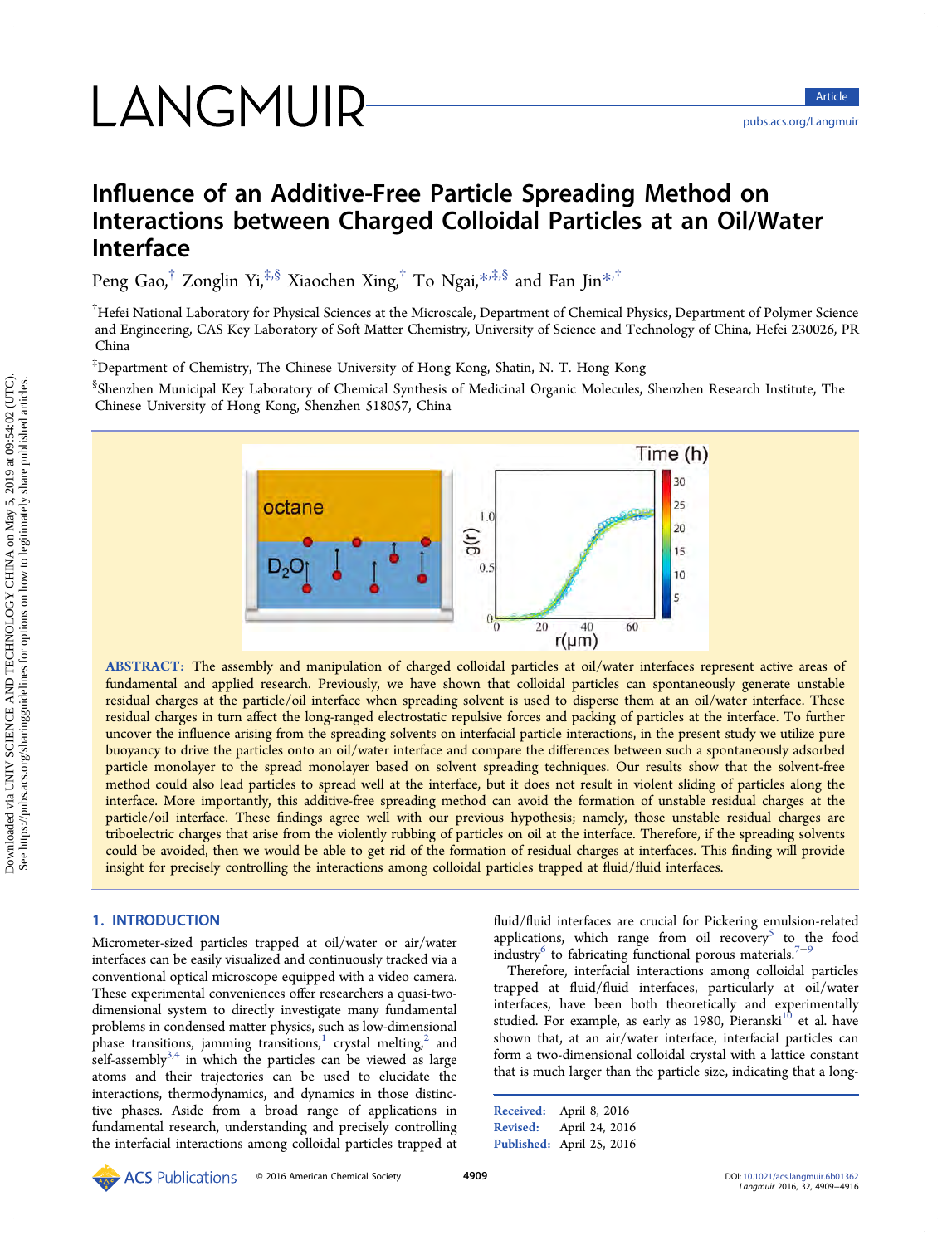# experiment of the control of the control of the control of the control of the control of the control of the control of the control of the control of the control of the control of the control of the control of the control o

ranged repulsive force exists among those particles at the interface. They suggested that the long-ranged repulsive force arises from long-ranged dipole−dipole interactions at the interface where the asymmetrical dissociation of ion pairs located at particle surfaces results in the formation of dipoles normal to the interface. Thus, the dipole−dipole interaction is highly sensitive to the Debye screening length that is determined by the ionic strength in the aqueous phase. More recently, Petkov et al.<sup>[11](#page-6-0),[12](#page-6-0)</sup> showed that at an air/water interface the scaling relationship of the surface pressure (Π) and the separation distance  $(r)$  between two charged particles at long range is  $\Pi \approx r^{-3}$ . Also, the scaling relationship of the surface pressure and the average aggregation numbers of particles  $(n_{a})$ can be represented as  $\Pi \approx n_a^{1/2}$ . In contrast to the particles trapped at an air/water interface, however, the experimentally measured magnitude of the repulsive force at an oil/water interface has been found to be significantly higher than the theoretical prediction. To understand this discrepancy, Averyard $13,14$  $13,14$  $13,14$  et al. measured the long-ranged interactions using optical laser tweezers and suggested that residual charges should exist at the hemisphere of those interfacial particles immersed in the subphase of oil and that add to the electrostatic repulsion. Later, Masschchaele<sup>[15](#page-6-0)</sup> et al. measured the charged colloidal particles trapped at a decane/water interface and proposed that the finite ion size in the compact ion layer or the Stern layer adds to electrostatic interactions. In a recent theoretical study, Uppapalli<sup>[16](#page-6-0)</sup> et al. successfully showed the scaling relationship of the force and the separation distance (r) between two charged particles at both short range (exponential dependence) and long range (∼r −4 ). More importantly, if we consider that there is a small residual electric charge at the particle/oil interface, the proposed model can quantitatively predict the repulsive force over a large range of the separation distance between two particles.

Indeed, recent experiments also indicated that particles have residual charges in the nonpolar medium, $17$  although their origin is elusive. We have recently shown that the quantity of residual charges appearing in oil subphase is highly correlated to the spreading process and that those resultant charges actually are unstable.[18](#page-6-0) Those unstable charges will gradually disappear as time evolves, which in turn affects the stability of those particles at interfaces. We proposed that the unstable residual charges are triboelectric charges that arise from the violent rubbing of particles with oil when the particles contact the interface; this is because an instantaneous gradient of surface tension induced by spreading solvents can drive those particles to slide along the interface violently.<sup>[19](#page-6-0)</sup>

It is worth noting that the emergence of those unstable residual charges at particle/oil interfaces leads to a system possessing time-dependent evolution features. This phenomenon may likely limit their fundamental studies, particularly when the required systems need to stay in a thermodynamic equilibrium state. It was explicitly shown in our previous study that the emergence of those unstable residual charges is a side effect arising from the use of spreading solvents. To further reveal the influence led by the spreading solvents upon interaction between charged colloidal particles at an oil/water interface, here we first utilize the buoyancy of microsized particles to drive the particles floating to an  $oil/D<sub>2</sub>O$  interface. In this way, the use of a spreading solvent can be completely avoided. We then compared the difference between such a spontaneously adsorbed particle monolayer to the spread monolayer obtained from common solvent spreading methods.

We found that the additive-free spreading would not lead particles to slide along the interface and thus did not result in time-dependent evolution features among those interfacial particles. Finally, we conclusively demonstrated that the additive-free spreading method is capable of getting rid of the formation of those unstable residual charges at the interface.

#### 2. EXPERIMENTAL SECTION

2.1. Materials. Positively charged 3.5  $\mu$ m amidine polystyrene (PS) microspheres (Molecular Probes, A37328) were washed three times by spinning down (5000 rpm, 5 min) with a centrifuge and resuspending them in high-purity water (Millipore, 18.2 MΩ·cm). After that, they were suspended in  $D_2O$  (Sigma-Aldrich, >99.99%) prior to use.  $D_2O$  or octane (Sigma-Aldrich, > 99.999%) was sonicated (30 min) for degassing and further filtered with a syringe filter (Millipore PTFE 0.22  $\mu$ m).

2.2. Preparation of Horizontal or Vertical Oil/Water Interfaces. The device used to prepare the horizontal or vertical oil/water interfaces is identical to that used in our previous work.<sup>1</sup> Briefly, the device was assembled with a coverslip (thickness 0.17 mm), a PET spacer (thickness 0.1 mm, a hole with 5 mm diameter in the center), and a glass dish (a hole with 1 cm diameter in the center), as shown in Figure 1a. After assembly, 2  $\mu$ L of D<sub>2</sub>O was gently



Figure 1. Assembly diagram of microscopic sample cells for the preparation of (a) the horizontal octane/ $D<sub>2</sub>O$  interface and (b) the vertical octane/ $D_2O$  interface.

pipetted to fill the hole at the PET spacer. Next, 2 mL of octane was gently pipetted to fill the glass dish. As a result, a horizontal oil/water interface with a thin aqueous phase (0.1 mm) can be well formed in the device. To avoid perturbations from the environment, the device was finely sealed. The device used to prepare the vertical oil/water interfaces contains two coverslips and a PTFE spacer, as shown in Figure 1b. Both coverslips were first treated with 5% HF solution for 20 s, washed with ultrapure water, and then treated with plasma cleaner for 5 min. The resultant surface of treated coverslips is superhydrophilic with a water contact angle approaching 0°. Next, half of the coverslips were treated with a silane coupling agent in toluene. As a result, one side of the coverslip is hydrophilic, and the other side is hydrophobic, where a vertical oil/water interface can be well formed at the boundary. All devices used in this study were assembled by a with silicone glue (Dow Corning 737).

2.3. Spreading Microspheres at Interfaces via Different Spreading Methods. Two spreading methods were used, including (1) spreading by microinjection that requires spreading solvents and (2) an additive-free spreading method that does not involve spreading solvents. In the microinjection, the suspensions of PS microspheres in  $D_2O$  (0.2  $\mu$ L) containing the spreading solvent (5 vol % isopropanol or 5 vol % methanol) was directly injected into the interface at a flow rate of 0.1  $\mu$ L/min using a microinjector composed of an XYZ manipulator, a syringe pump, and a glass capillary (15−30  $\mu$ m in diameter). In the additive-free spreading method, the suspension of PS microspheres in  $D_2O$  was added before the addition of octane; after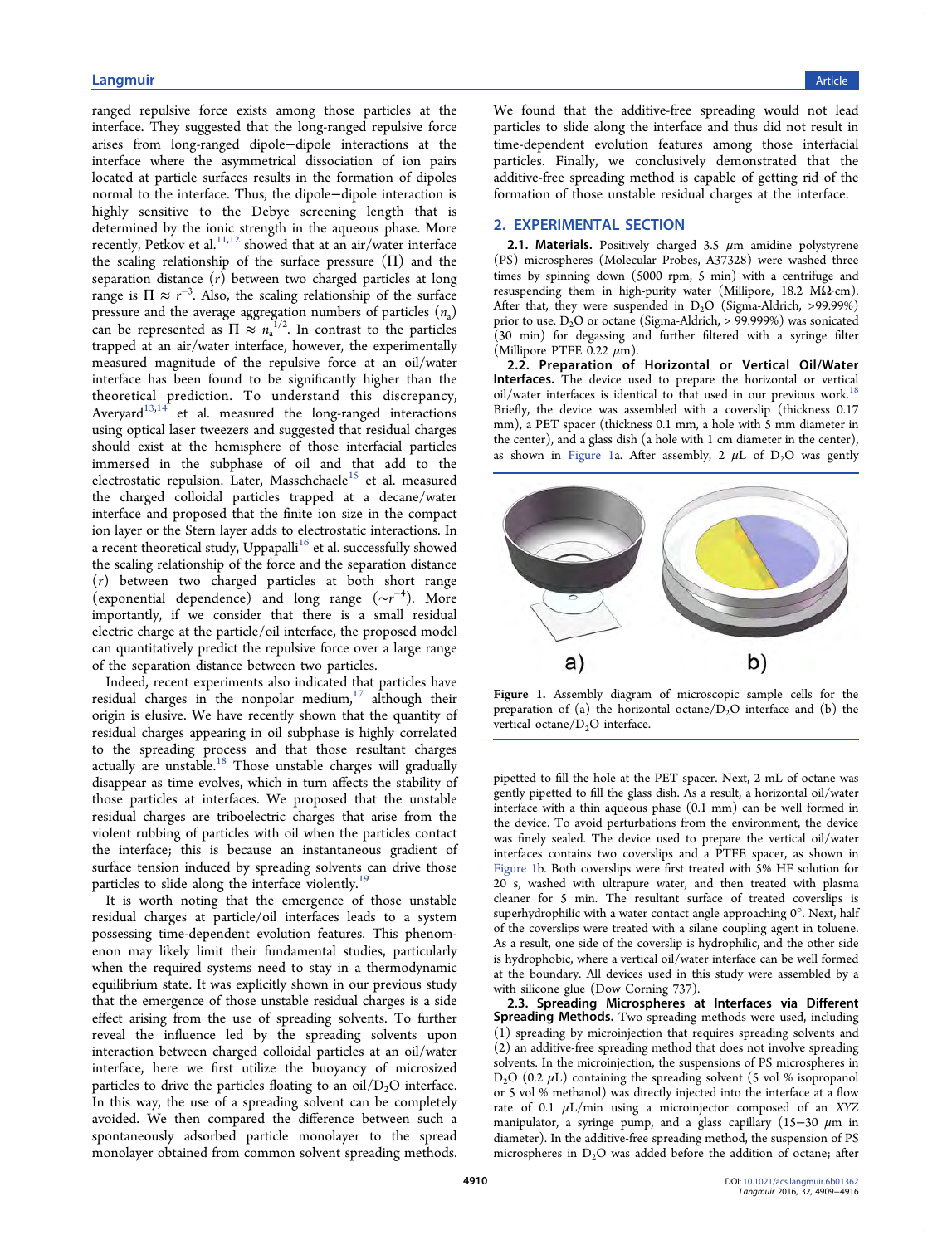

Figure 2. Spreading of PS microspheres to the oil/water interface with different spreading methods. (a) Time series images of spreading PS microspheres to the interface via buoyancy (the additive-free spreading method), where the images (from left to right) were collected at 0, 10, and 20 min, respectively. (b) Representative images of spreading PS microspheres to the interface via the microinjection of particle suspensions (containing 5% isopropanol), where the left image represents the violent spreading of particles at the interface and the right image represents the long-time image (25 h) after spreading.

the addition of octane, the device was placed (20 min) to allow those PS microsperes suspended in  $D_2O$  to float to the interface.

2.4. Tracking of Microspheres at Horizontal Oil/Water Interfaces. An inverted microscope (Olympus IX81) equipped with a 10× objective and a sCMOS camera (Andor Zyla) was used to capture bright-field images of those PS microspheres trapped at horizontal oil/ $D_2O$  interfaces. The capture rate is 3 s per frame. A data set typically containing 1200 images with a field size of  $1664 \times 1404$  $\mu$ m<sup>2</sup> was collected. The data sets were continuously collected every 60 min over 15 to 30 h. These experiments were repeated multiple times under identical condition, thus over 120 data sets (>144 000 images) were acquired and analyzed in total, in which the  $2560 \times 2160$  11-bit greyscale images were first converted to binary images for the detection of microsphere with a standard image-processing algorithm coding by MATLAB and the x−y positions of microsphere centroids were subsequently determined and linked individually over time by using a particle-tracking algorithm.<sup>[20](#page-6-0)</sup>

2.5. Measurement of Three-Phase Contact Angle of Microspheres Trapped at Vertical Oil/Water Interfaces. Nonfluorescent polystyrene microspheres  $(3.5 \mu m)$  in diameter, surface modification with amidine) were used in both experiments of contact angle measurements and tracking experiments. The microspheres trapped at vertical octane/ $D_2O$  interfaces were imaged with an Olympus IX81 inverted microscope equipped with an 100× oil objective. The aqueous phase was labeled with coumarin (10  $\mu$ M) and then imaged with a high-resolution confocal microscope (Olympus FV1000). Coumarin molecules were excited with a 405 nm laser to acquire confocal images via an emission channel (425−475 nm). The boundaries of the  $oil/D<sub>2</sub>O$  interface and microspheres were respectively evaluated by finding the maximum intensity gradients from their images. The three-phase contact angle  $(\theta)$  of a single interfacial particle was geometrically measured using their determinate boundaries, as shown in [Figure 3b](#page-3-0). To minimize the statistical errors, these experiments were repeated multiple times under identical conditions, thus over 60 confocal images, typically containing 2−4 interfacial particles, were acquired and analyzed in total.

### 3. RESULTS AND DISCUSSION

3.1. Additive-Free Spreading Method Does Not Drive Particles to Slide along the Interface. Peng et al. have shown that gravity can lead to hydrophobic poly(methyl methacrylate) (PMMA) particle spreading to the decalin/water

interface directly by adding particles in the suboil phase, thus enabling one to avoid the use of spreading solvents. $2^2$ Alternatively, we used heavy water  $(D_2O)$  to prepare the horizontal oil/water interface, thus expecting that the buoyancy of particles can drive them to float spontaneously to the interface. It is believed that particles can eventually be spread to the interface only if the driving force is able to overcome the resistance forces. Note that the magnitude of the driving force (buoyancy) scales to both the density difference between the particle  $(1.05 \text{ g/cm}^3)$  and  $D_2O$   $(1.10 \text{ g/cm}^3)$  and the volume (the size) of the particle, whereas the resistance force dominated by the repulsions typically consists of the following two facets. First, repulsions could arise from the image charges formed in the oil phase when particles in the subwater phase approach the oil/water interface,  $9.23$  $9.23$  $9.23$  where the repulsion is independent of the sign of charges located at the particle surface. Second, repulsion could also arise from direct coulomb interactions between the particle and the oil/water interface because the oil/water interface is naturally negatively charged.[24,25](#page-6-0) In this case, the repulsion is highly dependent on the sign of charges located at the particle surface. According to the aforementioned facts, we thereby carefully optimized the size and the sign of charges of the used particles. We eventually found that positively charged polystyrene microspheres (surface modification with amidine) with a diameter of 3.5  $\mu$ m could be spread to the interface quickly  $\left($  <20 min), as shown in Figure 2a, and that nearly no particles existed in the aqueous phase. By contrast, negatively charged microspheres of the same size could approach only the top of the water phase (adjacent to the interface) rather than spreading to the interface, indicating that direct coulomb interactions between the particle and the oil/ water interface play a significant role in preventing particles from spreading to oil/water interfaces. Most importantly, unlike the common process of spreading particles in the presence of spreading solvents (Figure 2b), this additive-free spreading method does not drive particles to slide along the interface. Note that we have optimized these spreading procedures to ensure that the resultant number density of particles arising from these two distinctive methods is as close as possible.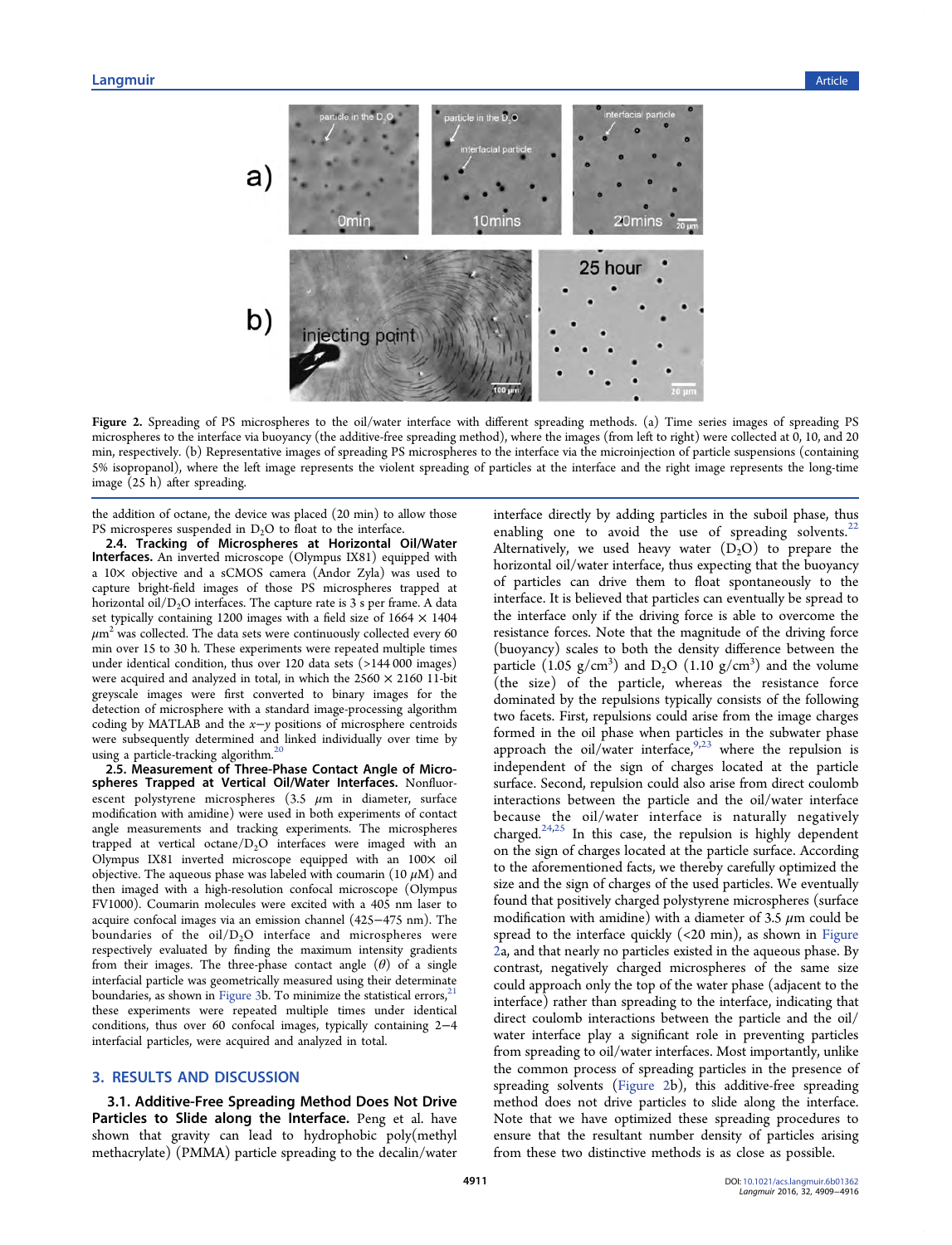<span id="page-3-0"></span>

Figure 3. Three-phase contact angle of polystyrene microspheres (3.5  $\mu$ m) trapped at vertical octane/D<sub>2</sub>O interfaces arising from two different spreading methods: (a) statistical results, where symbols A and B represent the results arising from the additive-free spreading method and microinjection, respectively, and (b) representative confocal images, where the gray-scale images are the original images and the blue colors and yellow lines represent the emission of coumarin in the aqueous phase and boundaries determined by finding the maximum gradients of intensities. Three-phase contact angle  $\theta$  is defined as indicated in A.



Figure 4. Time evolution of bright-field images of polystyrene microspheres  $(3.5 \mu m)$  trapped at an octane/D<sub>2</sub>O interface arising from two different spreading methods. (a) Spreading via the microinjection of particle suspensions at the interface, where the suspensions contain 5% isopropanol. (b) Spreading via the buoyancy that drives particles to float to the interface.



Figure 5. Time evolutions of pair distribution function  $g(r)$  of polystyrene microspheres (3.5  $\mu$ m) trapped at an octane/D<sub>2</sub>O interface arising from two different spreading methods. (a) Spreading via the microinjection of particle suspensions at the interface, where the suspensions contain 5% isopropanol. (b) Spreading via the buoyancy that drives particles to float to the interface. Symbols and lines represent original data points and their spline lines, respectively, where the corresponding color indicates the time evolved.

By using confocal microscopy to directly measure the threephase contact angle (as defined in Figure 3b) of the particles trapped at the  $\frac{\text{oil}}{D_2O}$  interface,  $\frac{26,27}{P}$  $\frac{26,27}{P}$  $\frac{26,27}{P}$  $\frac{26,27}{P}$  $\frac{26,27}{P}$  we further investigated

the influence arising from these two distinctive spreading methods, as shown in Figure 3. It can be seen that using a spreading solvent to spread particles results in a slightly smaller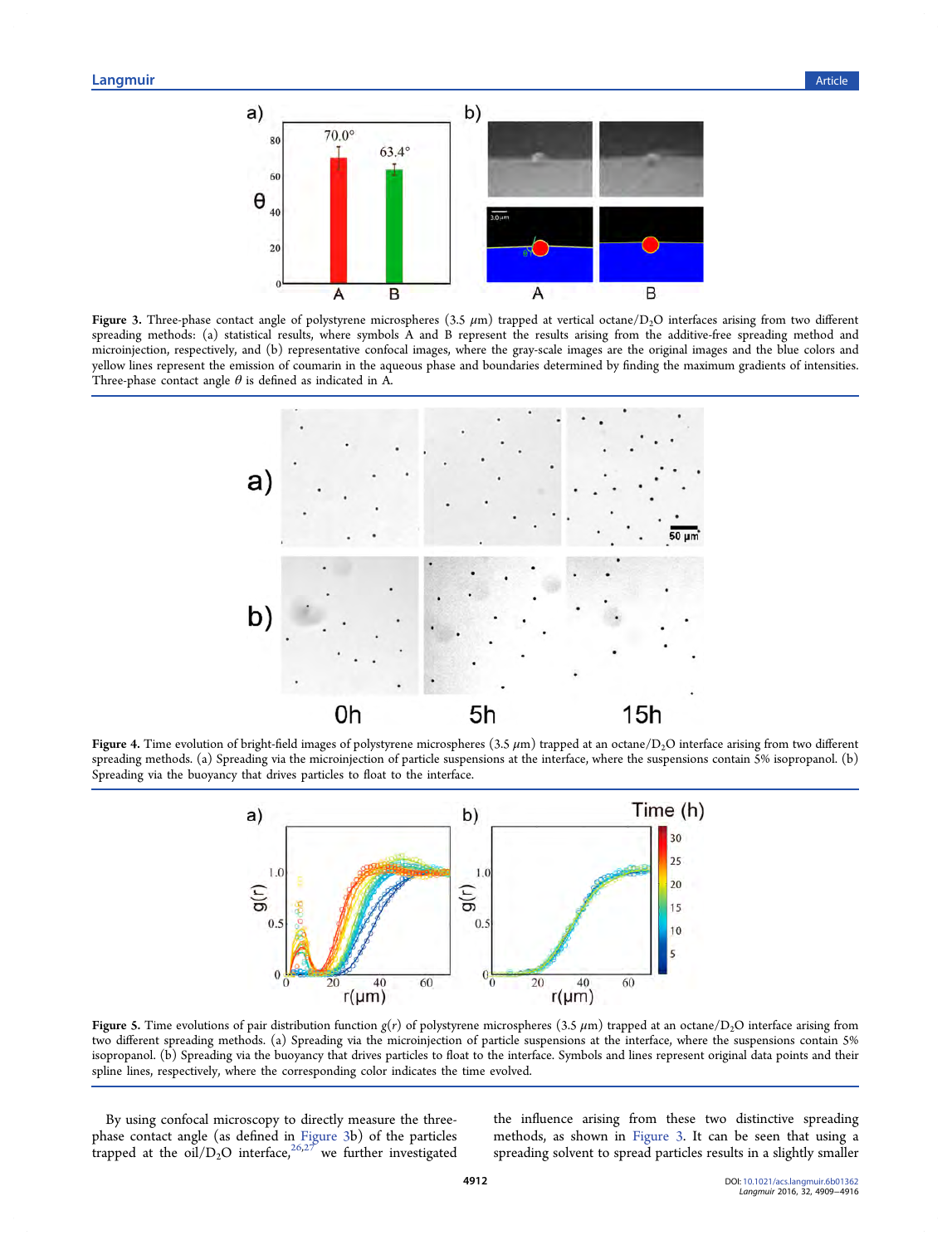<span id="page-4-0"></span>

Figure 6. Time evolution of pair potentials  $U(r)$  of polystyrene microspheres trapped at an octane/D<sub>2</sub>O interface arising from two different spreading methods. (a) Spreading via the microinjection of particle suspensions at the interface, where the suspensions contain 5% isopropanol. (b) Spreading via the buoyancy that drives particles to float to the interface. Symbols and lines represent original data points and fitting curves, respectively, where the corresponding colors indicate the time evolved.

three-phase contact angle ( $\theta$  = 63.4  $\pm$  2.6°) comparing to that using the additive-free method ( $\theta$  = 70.0  $\pm$  6.3°). Our results indicate that the amphiphilic spreading solvent does affect the wettability of particle at the interface even when its concentration is low, consistent with the literature report.<sup>[28](#page-7-0)</sup> Note that we did not observe a significant deformation of the interface in our experiments, so the capillary force arising from the curvature of the interface can be ignored in this study.<sup>[29](#page-7-0)</sup> Moreover, [Figure 3](#page-3-0) provides strong evidence to demonstrate that the additive-free method can successfully spread particles to oil/water interfaces.

3.2. Additive-Free Spreading Method Does Not Lead to a Time-Dependent Evolution Feature in Those Interfacial Particles. We noticed that using a spreading solvent to spread particles at oil/water interfaces leads to a time-dependent evolution feature in those interfacial particles; namely, the interfacial particles will approach their neighbors as time evolves [\(Figure 4](#page-3-0)a), which is entirely consistent with our previous findings. By contrast, using an additive-free spreading method does not produce the time-dependent evolution feature in those interfacial particles, as shown in [Figure 4](#page-3-0)b. Instead, we found that the shortest approach distance between particle pairs remains constant ( $\sim$ 12  $\mu$ m). To quantify these observations, we measured the pair distribution function  $g(r)$  at every sampling time (60 min). Note that the system evolution (if any) is quite slow and the characteristic time is longer than ∼5 h. Therefore,  $g(r)$  can be calculated from particle positions  $(\mathbf{r}_i)$ at every sampling time using

$$
g(r) = \sum_{i \neq j} \frac{\delta(\mathbf{r}_1 - \mathbf{r}_i) \, \delta(\mathbf{r}_2 - \mathbf{r}_j)}{n} \tag{1}
$$

where  $r \equiv |{\bf r}_1 - {\bf r}_2|$  is the separation between particle pairs and *n* is the number density of particles at the interface. The results of spreading-solvent-involved methods ([Figure 5a](#page-3-0)) clearly indicate that the region of strong negative correlations in the pair distribution function  $(g(r) \rightarrow 0)$  reaches ~20  $\mu$ m at the beginning; this negative correlation region gradually decreases as time evolves and reaches a steady value ( $\sim$ 12  $\mu$ m) after 25 h, suggesting that the repulsion among the interfacial particles is gradually attenuated. However, the results of the additive-free spreading method ([Figure 5](#page-3-0)b) show that pair distribution functions remain unchanged over 15 h, indicating that the repulsions among the interfacial particles do not attenuate as time evolves. Note that in neither case did we observe

phenomena that implicate an attractive force among those particles.

3.3. Additive-Free Spreading Method Abolishes Residual Charge Formation on the Interfacial Particles. To elucidate why these distinctive spreading methods can lead to different behaviors of those interfacial particles, we directly evaluated pair potentials  $U(r)$  among those interfacial particles from  $g(r)$  using a hypernetted chain (HCN) approximation, in which  $U(r) = -k_B T \ln[g(r)] + nk_B T I(r)$  was applied, where  $k_B$  is the Boltzmann constant, T is the absolute temperature, and convolution integral  $I(r) = \int [g(r') - 1 - nI(r)][g(r' - r])$ − 1]  $d^2r'$  can be obtained iteratively, starting with  $I(r) = 0$ . Note that in this evaluation we assumed that the system stays in a quasi-equilibrium state at every sampling time. Figure 6 shows that  $U(r)$  of the system with an additive-free method remains unchanged over 15 h, which is in sharp contrast to  $U(r)$ gradually attenuating with time if one uses a spreading solvent to spread those particles at oil/water interfaces. More importantly, we found that  $U(r)$  of system with an additivefree method can be well fit with a minimal theoretical model (the solid lines in Figure 6b) that accounts only for the dipole− dipole interactions among those interfacial particles.<sup>[10](#page-6-0)</sup> In this model, the magnitude of  $U(r)$  was determined by only dipole moment  $Q_{\text{dip}}$  and Debye length  $\lambda_{\text{D}}$  as follows,

$$
\frac{U(r)}{k_{\rm B}T} \approx 8\pi e^{-2} Q_{\rm dip}^2 \left(\frac{l_{\rm B}^{\rm w}}{r}\right) \left(\frac{\lambda_{\rm D}}{r}\right)^2 \tag{2}
$$

where *e* is the elementary charge,  $l_{\text{B}}^{\text{w}} = e^2/4\pi\varepsilon_{\text{w}}\varepsilon_{\text{w}}k_{\text{B}}T$  is the Bjerrum length in water, and  $\varepsilon_w$  and  $\varepsilon_0$  are the permittivities of water and vacuum, respectively. However, eq 2 cannot be used to fit  $U(r)$  in the relative short range  $(r < 40 \mu m)$  if one uses a spreading solvent to spread those particles at oil/water interfaces, as shown in Figure 6a (the dashed line). Instead, we found that a combination of eq 2 and a second term  $\approx 4\pi e^{-2}Q_{\text{res}}^2\left(\frac{l_{\text{B}}^{\text{o}}}{r}-\frac{l_{\text{B}}^{\text{o}}}{\sqrt{4a^2+r^2}}\right)$ ⎝  $\frac{U(r)}{k_{\rm B}T} \approx 4\pi e^{-2} Q_{\rm res}^2 \left( \frac{l_{\rm B}^{o}}{r} - \frac{l_{\rm B}^{o}}{\sqrt{4a^2 + r^2}} \right)$ *l r l*  $a^2 + r$  $\frac{r(r)}{r} \sim 4\pi e^{-2}$ res 2  $r_{\rm B}$  4  $r$   $\sqrt{4}$  $\frac{l_{\rm B}^{\rm o}}{l}$  –  $\frac{l_{\rm B}^{\rm o}}{\sqrt{4\sigma^2 + r^2}}$  that further accounts for the residual charges  $Q_{res}$  located in the oil phase at a distance  $a$ can well fit  $U(r)$  over the full range (solid lines in Figure 6a),<sup>[13](#page-6-0)</sup> indicating that  $U(r)$  was actually dominated by the second term in the relative short range, where  $l_{\text{B}}^{\text{o}}$  is the Bjerrum length in oil. The consistency with the fittings and experimental data strongly suggests that the additive-free spreading method does not lead to residual charges forming on those interfacial particles at oil/water interfaces. To further demonstrate that, we added 10 mM sodium chloride to the subphase of heavy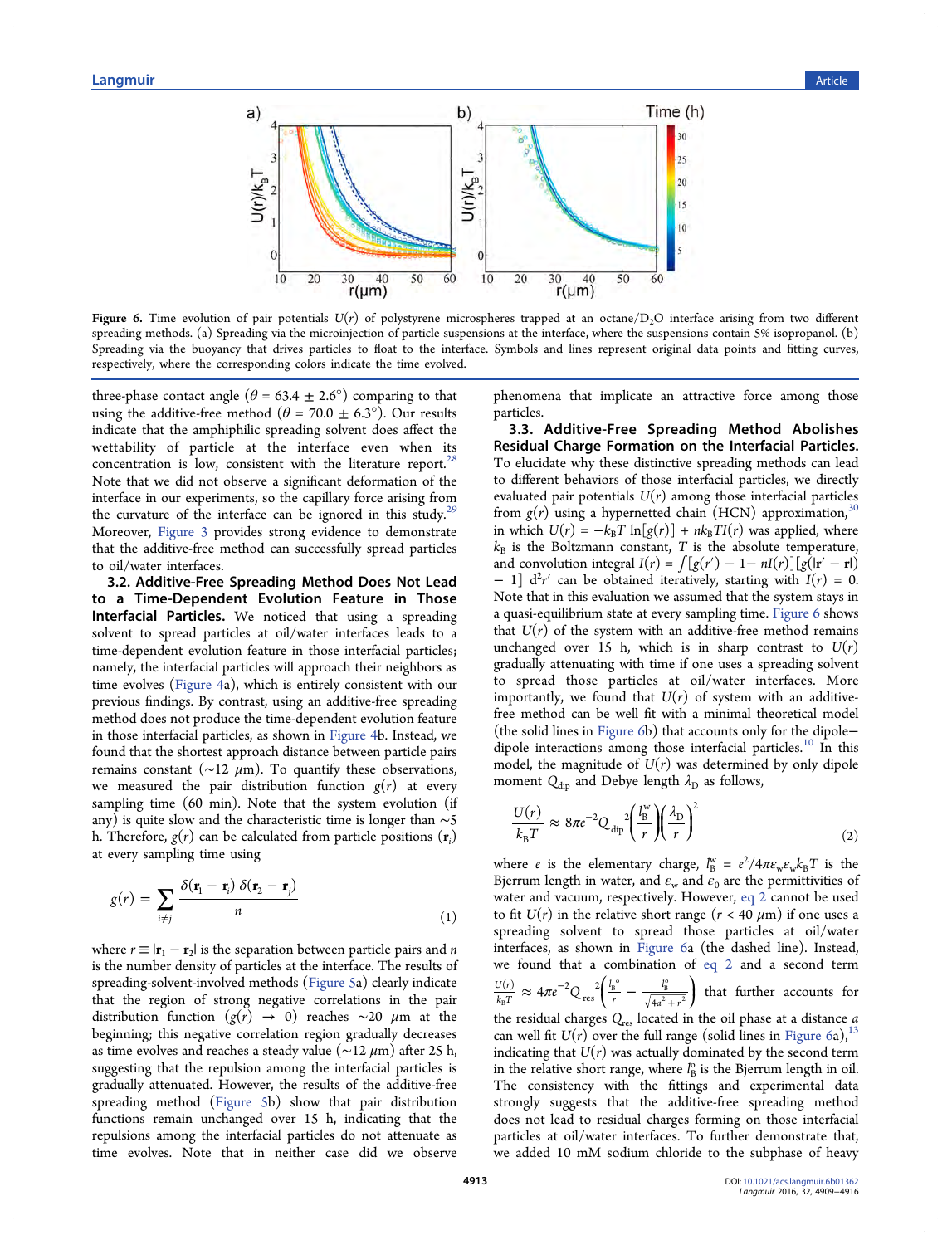

Figure 7. Time evolution of bright-field images of polystyrene microspheres  $(3.5 \mu m)$  trapped at an octane/D<sub>2</sub>O interface arising from two different methods, where the aqueous phase contains 10 mM NaCl: (a) via microinjection and (b) via the additive-free spreading method.

water to screen the repulsions arising from the dipole−dipole interactions. We found that the particles would aggregate quickly (<30 min) at the interface if the additive-free spreading method was employed (Figure 7b) but particles would remain stable in the first hour if spreading solvent was employed (Figure 7a). This result thus provides additional evidence that the additive-free spreading method does not lead those unscreened charges to form in the oil subphase.

3.4. Additional Effects Arising from the Spreading **Solvents.** We noticed that even after sufficient time  $(>25 h)$ , repulsion among the particles arising from the additive-free method is relative stronger than that arising from the method involved using spreading solvents, as shown in [Figure 6](#page-4-0), which suggests that adding the spreading solvent causes additional effects on those interfacial particles. It has been known that adding the spreading solvents can change the three-phase contact angle of particles trapped at oil/water interfaces, thus further affecting their interactions at the interface. Actually, we found that using a spreading solvent to spread the particles onto the interface would result in a slightly smaller three-phase contact angle  $(\theta = 63.4 \pm 2.6^{\circ})$  than that  $(\theta = 70.0 \pm 6.3^{\circ})$ arising from the additive-free spreading method. One can expect that exposing a larger portion of an interfacial particle to the aqueous phase  $(\theta < 90^{\circ})$  could attenuate its dipole moment, thus repressing dipole−dipole repulsions among the interfacial particles. As expected, our results indicate that [\(Figures 6](#page-4-0) and 8b) the dipole−dipole repulsion arising from adding spreading solvent is weaker than that arising from the additive-free method. Aside from affecting the wettability of particles at the interface, it is also argued that the spreading solvent (isopropanol) may swell the polystyrene particles and change the surface structure of the particles. To further address this point, we used methanol instead of isopropanol as the spreading solvent in the spreading procedure because methanol is milder for polystyrene than is isopropanol. Therefore, one can expect that methanol would lead to a smaller swelling effect if it exists. We found that using methanol as the spreading solvent can reproduce similar results arising from using isopropanol, including the time-dependent feature of  $U(r)$ (Figure 8a) and a similar three-phase contact angle (data not



Figure 8. (a) Time evolution of pair potential  $U(r)$  of polystyrene microspheres (3.5  $\mu$ m) trapped at an octane/D<sub>2</sub>O interface spreading via the microinjection of particle suspensions at the interface, where the suspension contains 5% methanol. (b) Pair potential  $U(r)$  of polystyrene microspheres trapped at an octane/ $D_2$ O interface 25 h after spreading, where the suspension contains 5% isopropanol or 5% methanol or spreading via the buoyancy that drive particles to float to the interface. Symbols and lines represent original data points and fitting curves, respectively, where their colors indicate the time evolved.

shown). Interestingly, we found that the resultant dipole− dipole repulsion arising from using methanol is stronger than that arising from using isopropanol after waiting a sufficient time (∼25 h) but is still weaker than that arising from using the additive-free method, as shown in Figure 8b. These findings suggested that (1) the swelling effect arising from isopropanol cannot be ignored at an oil/water interface and (2) using a spreading solvent does affect the wettability of particles at the interface, thus further affecting the interactions among those particles.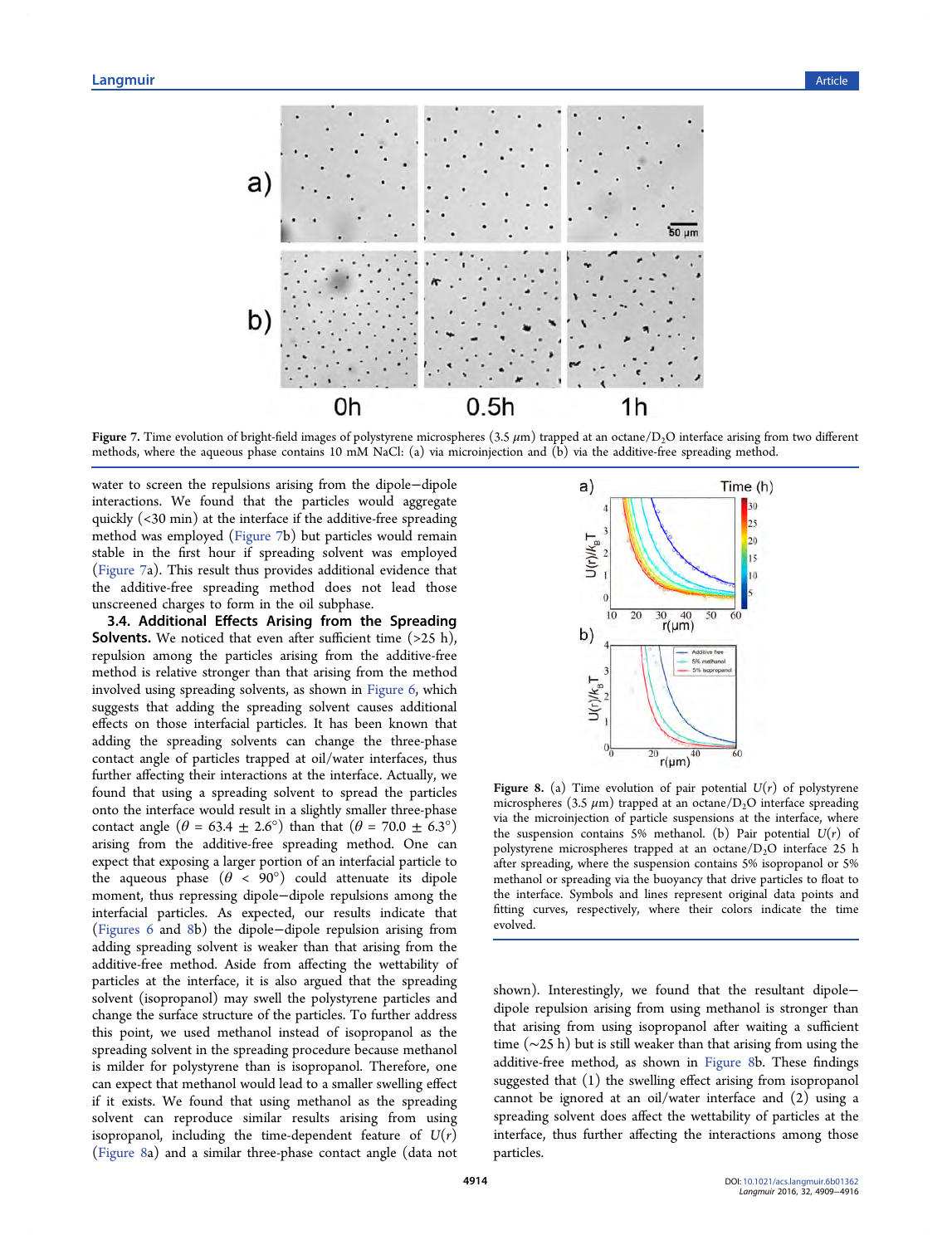# <span id="page-6-0"></span>experiment of the control of the control of the control of the control of the control of the control of the control of the control of the control of the control of the control of the control of the control of the control o

## 4. CONCLUSIONS

In this study, we investigated the influence of spreading solvent on the interactions between charged colloidal particles at an oil/water interface. Our results showed that the essential difference between the additive-free spreading method and the methods requiring spreading solvents is that the additive-free spreading method does not lead particles to slide along the interface, which is in sharp contrast to particles sliding violently at the interface if a spreading solvent is applied to spread the particles. We have shown that this difference results in distinctive interfacial behavior; namely, violently sliding of particles at the interface leads to the emergence of unstable residual charges in the oil phase, whereas particles that float to the interface (avoiding sliding) do not cause the formation of residual charges. These findings agree well with our previous hypothesis that the unstable residual charges actually arise from the violent rubbing of particles against oil at the interface. Most importantly, the additive-free spreading method has been demonstrated to be able to completely abolish the formation of those unstable residual charges in the oil phase, which is crucial to applying the system of microsized particles trapped at oil/ water interfaces to ongoing investigations that require precise control of the interfacial interactions among colloidal particles.

#### ■ AUTHOR INFORMATION

#### Corresponding Authors

\*E-mail: [tongai@cuhk.edu.hk.](mailto:tongai@cuhk.edu.hk) \*E-mail: [fjinustc@ustc.edu.cn](mailto:fjinustc@ustc.edu.cn).

#### Author Contributions

P.G. and Z.Y. contributed equally.

#### Notes

The authors declare no competing financial interest.

### ■ ACKNOWLEDGMENTS

This work was supported by the National Natural Science Foundation of China (21104071), the Fundamental Research Funds for the Central Universities (WK2030020023, WK2340000066), the Specialized Research Fund for the Doctoral Program of Higher Education (20133402110034), the National Natural Science Foundation of China (21374091), and the Shenzhen Science and Technology Innovation Committee for the Municipal Key Laboratory Scheme (ZDSY20130401150914965).

#### ■ REFERENCES

(1) Zhang, Z.; Xu, N.; Chen, D. T. N.; Yunker, P.; Alsayed, A. M.; Aptowicz, K. B.; Habdas, P.; Liu, A. J.; Nagel, S. R.; Yodh, A. G. Thermal vestige of the zero-temperature jamming transition. Nature 2009, 459 (7244), 230−233.

(2) Zahn, K.; Lenke, R.; Maret, G. Two-stage melting of paramagnetic colloidal crystals in two dimensions. Phys. Rev. Lett. 1999, 82 (13), 2721−2724.

(3) Basavaraj, M. G.; Fuller, G. G.; Fransaer, J.; Vermant, J. Packing, flipping, and buckling transitions in compressed monolayers of ellipsoidal latex particles. Langmuir 2006, 22 (15), 6605−6612.

(4) Loudet, J. C.; Alsayed, A. M.; Zhang, J.; Yodh, A. G. Capillary interactions between anisotropic colloidal particles. Phys. Rev. Lett. 2005, 94 (1), 018301.

(5) Dickinson, E. Food emulsions and foams: Stabilization by particles. Curr. Opin. Colloid Interface Sci. 2010, 15 (1−2), 40−49.

(6) Dinsmore, A. D.; Hsu, M. F.; Nikolaides, M. G.; Marquez, M.; Bausch, A. R.; Weitz, D. A. Colloidosomes: Selectively permeable capsules composed of colloidal particles. Science 2002, 298 (5595), 1006−1009.

(7) Verma, A.; Uzun, O.; Hu, Y.; Hu, Y.; Han, H.-S.; Watson, N.; Chen, S.; Irvine, D. J.; Stellacci, F. Surface-structure-regulated cellmembrane penetration by monolayer-protected nanoparticles. Nat. Mater. 2008, 7 (7), 588−595.

(8) Verma, A.; Stellacci, F. Effect of surface properties on nanoparticle-cell interactions. Small 2010, 6 (1), 12−21.

(9) Leunissen, M. E.; van Blaaderen, A.; Hollingsworth, A. D.; Sullivan, M. T.; Chaikin, P. M. Electrostatics at the oil-water interface, stability, and order in emulsions and colloids. Proc. Natl. Acad. Sci. U. S. A. 2007, 104 (8), 2585−2590.

(10) Pieranski, P. Two-dimensional interfacial colloidal crystals. Phys. Rev. Lett. 1980, 45 (7), 569−572.

(11) Petkov, P. V.; Danov, K. D.; Kralchevsky, P. A. Monolayers of charged particles in a Langmuir trough: Could particle aggregation increase the surface pressure? J. Colloid Interface Sci. 2016, 462, 223− 234.

(12) Petkov, P. V.; Danov, K. D.; Kralchevsky, P. A. Surface Pressure Isotherm for a Monolayer of Charged Colloidal Particles at a Water/ Nonpolar-Fluid Interface: Experiment and Theoretical Model. Langmuir 2014, 30 (10), 2768−2778.

(13) Aveyard, R.; Clint, J. H.; Nees, D.; Paunov, V. N. Compression and structure of monolayers of charged latex particles at air/water and octane/water interfaces. Langmuir 2000, 16 (4), 1969−1979.

(14) Aveyard, R.; Binks, B. P.; Clint, J. H.; Fletcher, P. D. I.; Horozov, T. S.; Neumann, B.; Paunov, V. N.; Annesley, J.; Botchway, S. W.; Nees, D.; Parker, A. W.; Ward, A. D.; Burgess, A. N. Measurement of long-range repulsive forces between charged particles at an oil-water interface. Phys. Rev. Lett. 2002, 88 (24), 246102.

(15) Masschaele, K.; Park, B. J.; Furst, E. M.; Fransaer, J.; Vermant, J. Finite Ion-Size Effects Dominate the Interaction between Charged Colloidal Particles at an Oil-Water Interface. Phys. Rev. Lett. 2010, 105 (4), 048303.

(16) Uppapalli, S.; Zhao, H. The influence of particle size and residual charge on electrostatic interactions between charged colloidal particles at an oil-water interface. Soft Matter 2014, 10 (25), 4555− 4560.

(17) Law, A. D.; Auriol, M.; Smith, D.; Horozov, T. S.; Buzza, D. M. A. Self-Assembly of Two-Dimensional Colloidal Clusters by Tuning the Hydrophobicity, Composition, and Packing Geometry. Phys. Rev. Lett. 2013, 110 (13), 138301.

(18) Gao, P.; Xing, X. C.; Li, Y.; Ngai, T.; Jin, F. Charging and discharging of single colloidal particles at oil/water interfaces. Sci. Rep. 2014, 4, 4778.

(19) Birikh, R. V.; Denisova, M. O.; Kostarev, K. G. The Development of Marangoni Convection Induced by Local Addition of a Surfactant. Fluid Dyn. 2011, 46 (6), 890−900.

(20) Jin, F.; Conrad, J. C.; Gibiansky, M. L.; Wong, G. C. L. Bacteria use type-IV pili to slingshot on surfaces. Proc. Natl. Acad. Sci. U. S. A. 2011, 108 (31), 12617−12622.

(21) Snoeyink, C.; Barman, S.; Christopher, G. F. Contact Angle Distribution of Particles at Fluid Interfaces. Langmuir 2015, 31 (3), 891−897.

(22) Peng, Y.; Chen, W.; Fischer, T. M.; Weitz, D. A.; Tong, P. Short-time self-diffusion of nearly hard spheres at an oil-water interface. J. Fluid Mech. 2009, 618, 243−261.

(23) Wang, H.; Singh, V.; Behrens, S. H. Image Charge Effects on the Formation of Pickering Emulsions. J. Phys. Chem. Lett. 2012, 3 (20), 2986−2990.

(24) Roger, K.; Cabane, B. Why Are Hydrophobic/Water Interfaces Negatively Charged? Angew. Chem., Int. Ed. 2012, 51 (23), 5625− 5628.

(25) Marinova, K. G.; Alargova, R. G.; Denkov, N. D.; Velev, O. D.; Petsev, D. N.; Ivanov, I. B.; Borwankar, R. P. Charging of oil-water interfaces due to spontaneous adsorption of hydroxyl ions. Langmuir 1996, 12 (8), 2045−2051.

(26) Sundberg, M.; Mansson, A.; Tagerud, S. Contact angle measurements by confocal microscopy for non-destructive microscale